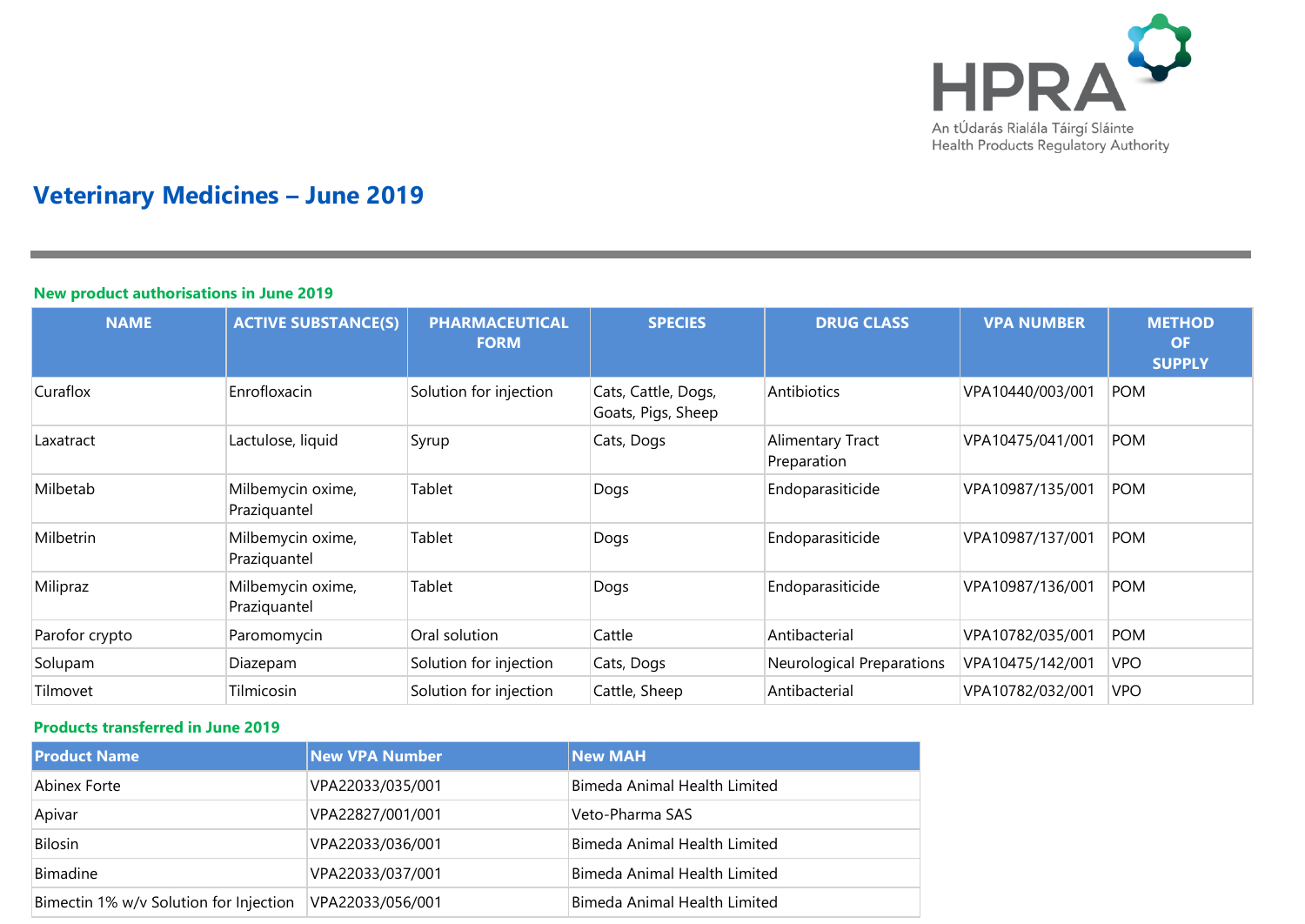

| <b>Bimectin Horse Oral Paste</b>             | VPA22033/049/001 | Bimeda Animal Health Limited        |
|----------------------------------------------|------------------|-------------------------------------|
| Bimeprine                                    | VPA22033/057/001 | Cross Vetpharm Group Ltd.           |
| <b>Bimotrim Co</b>                           | VPA22033/038/001 | <b>Bimeda Animal Health Limited</b> |
| Bimoxyl                                      | VPA22033/039/001 | Bimeda Animal Health Limited        |
| Bovimec                                      | VPA22033/050/001 | <b>Bimeda Animal Health Limited</b> |
| Bovimectin                                   | VPA22033/051/001 | <b>Bimeda Animal Health Limited</b> |
| Cronyxin                                     | VPA22033/040/001 | <b>Bimeda Animal Health Limited</b> |
| Dectospot                                    | VPA22033/058/001 | <b>Bimeda Animal Health Limited</b> |
| Ectofly                                      | VPA22033/059/001 | <b>Bimeda Animal Health Limited</b> |
| Endofluke                                    | VPA22033/060/001 | <b>Bimeda Animal Health Limited</b> |
| Flunazine                                    | VPA22033/061/001 | <b>Bimeda Animal Health Limited</b> |
| Fortemec                                     | VPA22033/022/001 | <b>Bimeda Animal Health Limited</b> |
| Kefamast                                     | VPA22033/041/001 | <b>Bimeda Animal Health Limited</b> |
| Marbim                                       | VPA22033/062/001 | <b>Bimeda Animal Health Limited</b> |
| Maximec                                      | VPA22033/063/001 | <b>Bimeda Animal Health Limited</b> |
| Mectaject                                    | VPA22033/064/001 | <b>Bimeda Animal Health Limited</b> |
| Nullamec                                     | VPA22033/066/001 | <b>Bimeda Animal Health Limited</b> |
| Oxycomplex NS                                | VPA22033/042/001 | <b>Bimeda Animal Health Limited</b> |
| Porcimec                                     | VPA22033/052/001 | <b>Bimeda Animal Health Limited</b> |
| Porcimectin                                  | VPA22033/053/001 | <b>Bimeda Animal Health Limited</b> |
| Procillin                                    | VPA22033/043/001 | <b>Bimeda Animal Health Limited</b> |
| <b>Tetroxy LA</b>                            | VPA22033/044/001 | <b>Bimeda Animal Health Limited</b> |
| Trimectin                                    | VPA22033/069/001 | <b>Bimeda Animal Health Limited</b> |
| Turbomec                                     | VPA22033/070/001 | Bimeda Animal Health Limited        |
| Vermisole 75 mg/ml Solution for<br>Injection | VPA22033/045/001 | <b>Bimeda Animal Health Limited</b> |